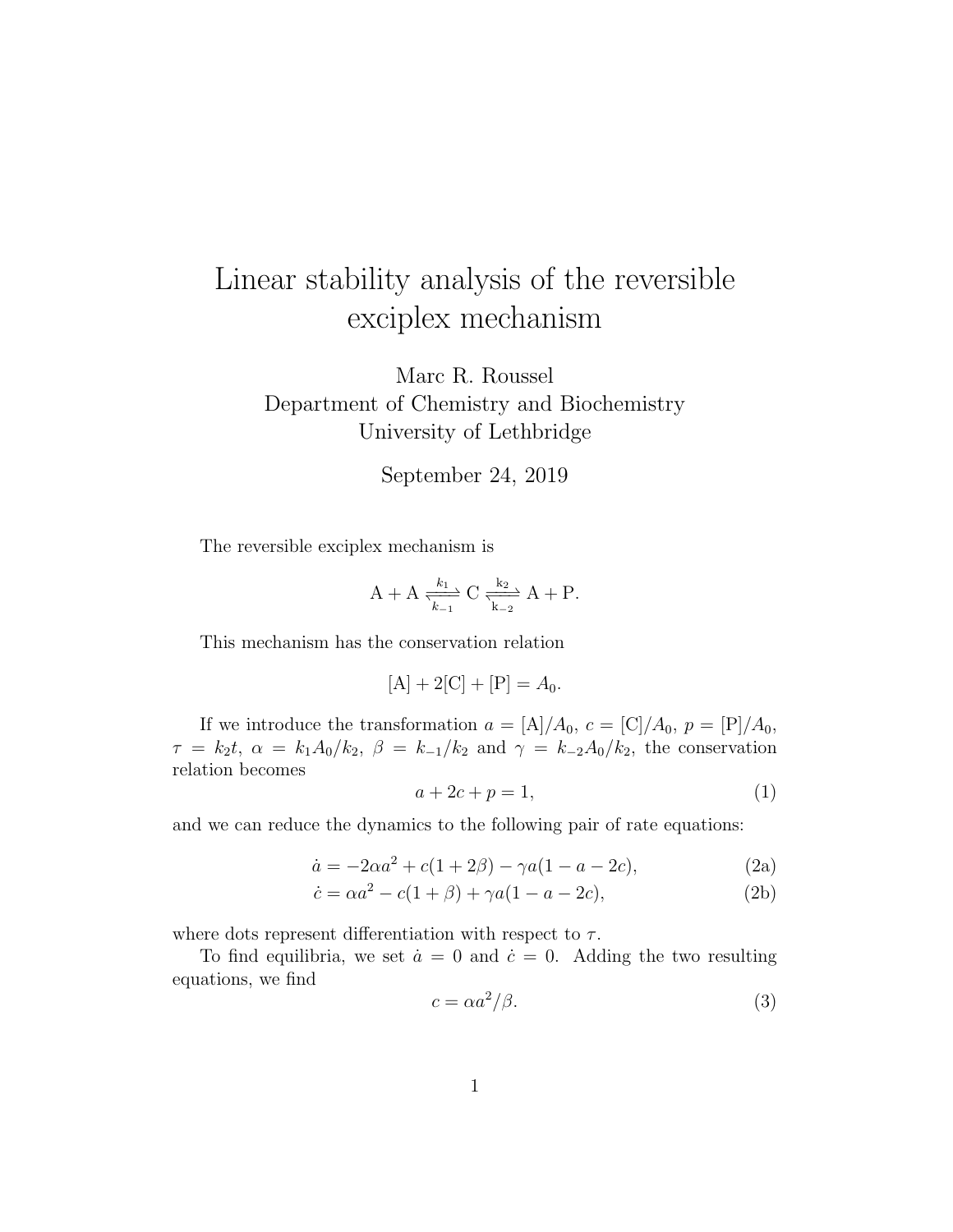Note that  $1 - a - 2c = p$  from equation (1). Combining equation (3) with either one of equations (2), we get

$$
p = \frac{\alpha}{\beta \gamma} a. \tag{4}
$$

(If you convert this back to the original dimensional quantities, you will find that this is just the equilibrium relationship for the overall reaction.)

If we now substitute equation (3) into (2b), we get, after a bit of algebra,

$$
a\left[-\alpha a + \beta \gamma (1 - a) - 2\alpha \gamma a^2\right] = 0.
$$

The first factor gives us  $a^{\dagger} = 0$ , and therefore  $c^{\dagger} = 0$  using equation  $(3)^{1}$ . In addition to  $(a^{\dagger}, c^{\dagger}) = (0, 0)$ , there are two more equilibrium points obtained by solving the quadratic factor. We can rearrange this to the standard quadratic form

$$
2\alpha\gamma a^2 + a(\alpha + \beta\gamma) - \beta\gamma = 0.
$$
 (5)

This equation has solutions

$$
a_{\pm} = \frac{-(\alpha + \beta\gamma) \pm \sqrt{(\alpha + \beta\gamma)^2 + 8\alpha\beta\gamma^2}}{4\alpha\gamma}.
$$

Note that  $\alpha_$  < 0, and is therefore an unphysical solution. The only solution of interest is therefore  $\alpha_+$ , with corresponding c value  $c_+$  calculated from equation (3).

The Jacobian is

$$
\mathbf{J} = \begin{bmatrix} -4\alpha a - \gamma (1 - a - 2c) + \gamma a & 1 + 2\beta + 2\gamma a \\ 2\alpha a + \gamma (1 - a - 2c) - \gamma a & -(1 + \beta + 2\gamma a) \end{bmatrix}.
$$

To determine the stability of the trivial equilibrium, substitute  $(a^{\dagger}, c^{\dagger}) =$  $(0, 0)$  into the Jacobian, then work out the characteristic polynomial:

$$
|\lambda \mathbf{I} - \mathbf{J}^{\dagger}| = \begin{vmatrix} \lambda + \gamma & -(1 + 2\beta) \\ -\gamma & \lambda + 1 + \beta \end{vmatrix}
$$
  
=  $\lambda^2 + \lambda(\gamma + 1 + \beta) - \beta\gamma = 0$ .

<sup>&</sup>lt;sup>1</sup>We can't use equation (4) to get  $p^{\dagger}$  if  $a^{\dagger} = c^{\dagger} = 0$ . Why not? Instead, we have to use the conservation relation, from which it follows that  $p^{\dagger} = 1$ .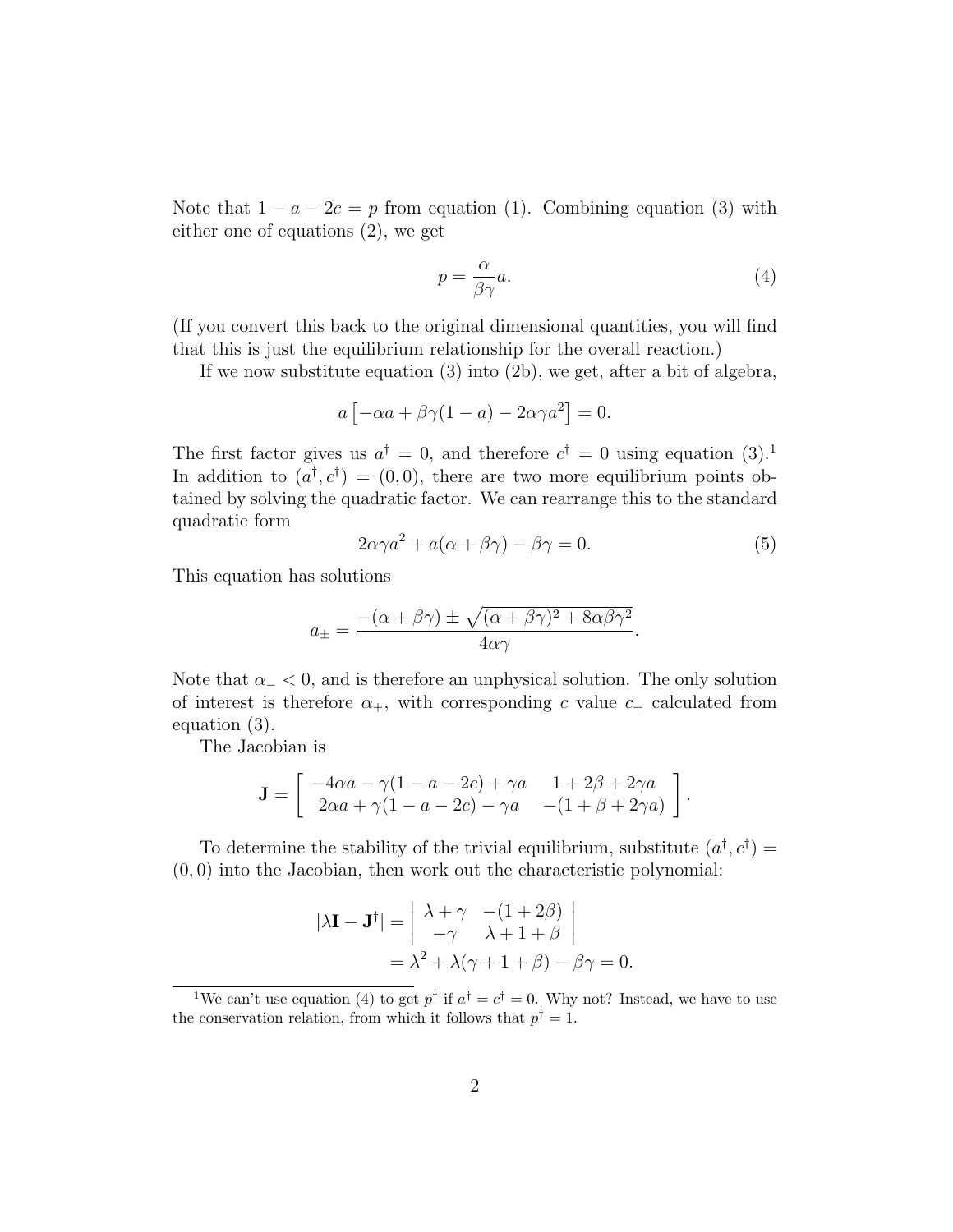Solving the quadratic, we get

$$
\lambda_{\pm}^{\dagger} = \frac{1}{2} \left\{ -(\gamma + 1 + \beta) \pm \sqrt{(\gamma + 1 + \beta)^2 + 4\beta\gamma} \right\}.
$$

Since  $\lambda_+^{\dagger} > 0$ ,  $(a^{\dagger}, c^{\dagger})$  is **unstable**.

If we try to substitute  $(a_+, c_+)$  into the Jacobian, we get a mess. Sometimes, the smart thing to do is to see what we can do without a direct substitution. Let us therefore work out the characteristic polynomial for an arbitrary  $(a, c)$ . We will use the properties of the equilibrium point later.

I'll skip a few steps, which you should be able to verify. After some rearrangement, the characteristic polynomial is found to be

$$
0 = |\lambda \mathbf{I} - \mathbf{J}| = \lambda^2 + \lambda [4\alpha a + \gamma (1 - 2c) + 1 + \beta]
$$

$$
+ 2\alpha a(1 + 2\gamma a) - \beta \gamma (1 - 2c) + 2\beta \gamma a.
$$

To figure out the signs of the two eigenvalues, it's often enough just to know the signs of the coefficients in the characteristic equation. The sign of the coefficient of  $\lambda$  is relatively easy to determine. Note that, from equation (1),  $1 - 2c = a + p$ . Since  $a_+ > 0$ , according to equation (4),  $p_{+} > 0$ , and therefore  $1 - 2c > 0$ . Thus, the coefficient of  $\lambda$  is positive at the positive equilibrium. The sign of the coefficient of  $\lambda^0$  (i.e. the part of the characteristic polynomial that doesn't depend on  $\lambda$ ) is much less clear. Let's first rewrite it a bit:

$$
c_0 = 4\alpha\gamma a^2 + 2\alpha a - \beta\gamma(1 - 2c) + 2\beta\gamma a.
$$

Here is where we use the equilibrium property. Since  $a_+$  satisfies equation (5), we can use this equation to specialize our expression for  $c_0$  to the equilibrium case. A simple way to do this is to solve for  $2\alpha\gamma a^2$  from equation (5):

$$
2\alpha\gamma a^2 = \beta\gamma - a(\alpha + \beta\gamma).
$$

Now replace  $2\alpha\gamma a^2$  in  $c_0$  by the right-hand side of the latter equation:

$$
c_0 = 2 [\beta \gamma - a(\alpha + \beta \gamma)] + 2\alpha a - \beta \gamma (1 - 2c) + 2\beta \gamma a
$$
  
=  $\beta \gamma (1 + 2c) > 0$ .

The characteristic polynomial is therefore of the form

$$
\lambda + c_1 \lambda + c_0 = 0
$$